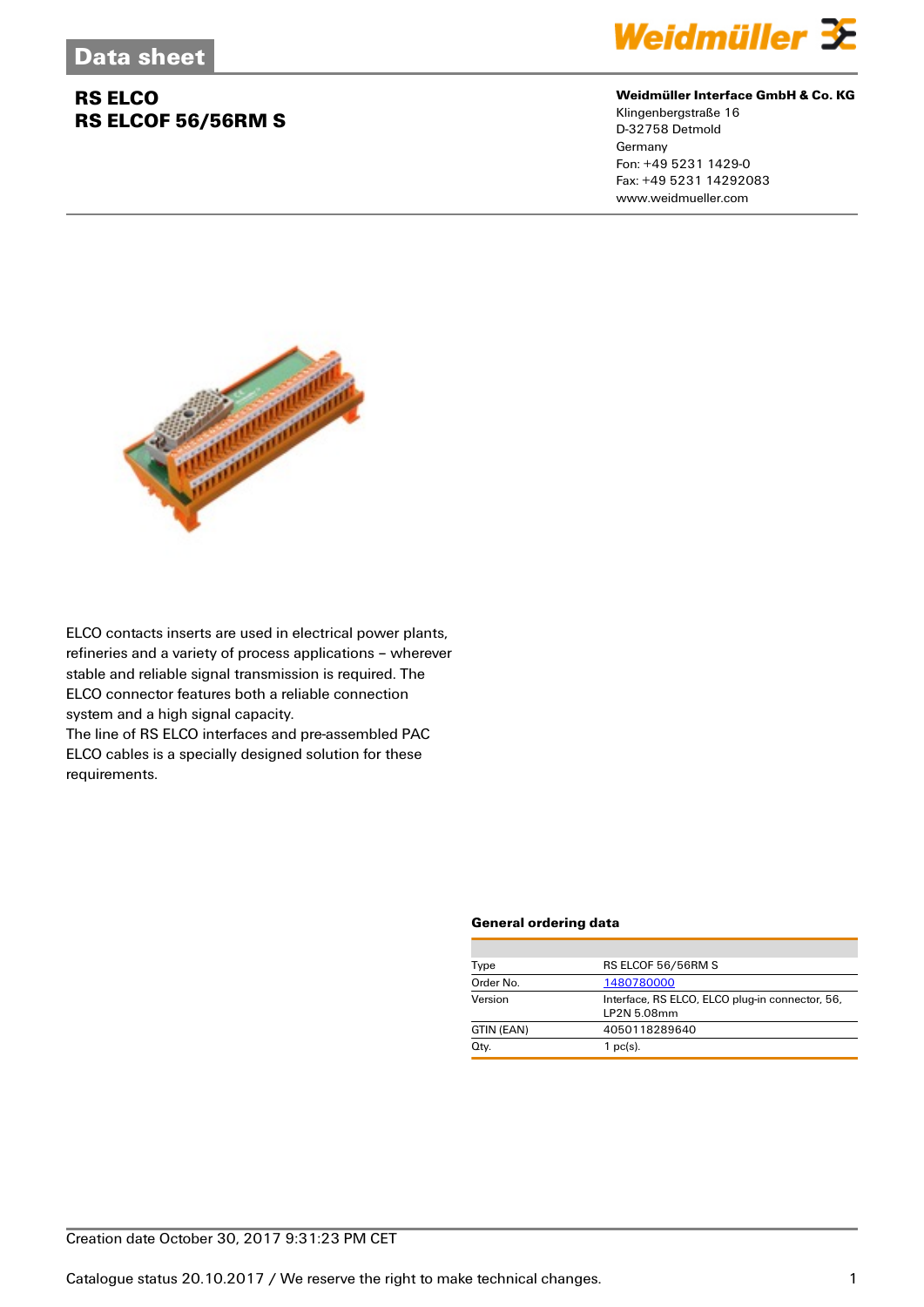# **Technical data**



### **Weidmüller Interface GmbH & Co. KG**

Klingenbergstraße 16 D-32758 Detmold Germany Fon: +49 5231 1429-0 Fax: +49 5231 14292083

| <b>Dimensions and weights</b>            |                                                                  |                                  |                         |
|------------------------------------------|------------------------------------------------------------------|----------------------------------|-------------------------|
|                                          |                                                                  |                                  |                         |
| Length                                   | 155 mm                                                           | Length (inches)                  | 6.102 inch              |
| Width                                    | 70 mm                                                            | Width (inches)                   | 2.756 inch              |
| Height                                   | 60 mm                                                            | Height (inches)                  | 2.362 inch              |
| Net weight                               | 175g                                                             |                                  |                         |
| <b>Temperatures</b>                      |                                                                  |                                  |                         |
|                                          |                                                                  |                                  |                         |
| Operating temperature                    | $-2550 °C$                                                       | Storage temperature              | $-4060 °C$              |
| <b>Connection Data</b>                   |                                                                  |                                  |                         |
| Connection on control side               | ELCO plug-in connector                                           | Number of poles (control side)   | 56-pole female          |
| Contact material (control side)          | Phosphor bronze alloy                                            | Polarity hardware codification   | 1                       |
| Connection (field side)                  | LP2N 5.08mm                                                      | Number of poles (field side)     | 56 P                    |
| Earthing                                 | No                                                               |                                  |                         |
| <b>Rating data</b>                       |                                                                  |                                  |                         |
|                                          |                                                                  |                                  |                         |
| Rated voltage<br>Total operating current | 150 V AC / 200 V DC<br>280 A                                     | Rated current per connection     | 5 A                     |
|                                          |                                                                  |                                  |                         |
| <b>Insulation coordination (EN50178)</b> |                                                                  |                                  |                         |
| According to                             | <b>DIN EN 50178</b>                                              | Rated insulation voltage         | $< 150$ V AC            |
| Surge voltage category                   | Ш                                                                | Pollution severity level         | $\overline{2}$          |
| Pulse voltage test (1,2/50us)            | 2.5 kV                                                           | Insulation test voltage          | 0.8 kVAC                |
| <b>Connection field</b>                  |                                                                  |                                  |                         |
|                                          |                                                                  |                                  |                         |
| Type of connection                       | Clamping yoke connection                                         | Clamping range, min.             | $0.13 \, \text{mm}^2$   |
| Clamping range, max.                     | $6 \text{ mm}^2$                                                 | Solid, min. H05(07) V-U          | $0.5$ mm <sup>2</sup>   |
| Solid, max. H05(07) V-U                  | $6 \text{ mm}^2$                                                 | Flexible, min. H05(07) V-K       | $0.5$ mm <sup>2</sup>   |
| Flexible, max. H05(07) V-K               | $4 \, \text{mm}^2$                                               | Flexible with sleeve, max.       | $2.5$ mm <sup>2</sup>   |
| Flexible with sleeve, min.               | $0.5$ mm <sup>2</sup>                                            | Sleeve with plastic collar, max. | $2.5$ mm <sup>2</sup>   |
| Min. wire cross-section, AWG             | <b>AWG 12</b>                                                    | Max. wire cross-section, AWG     | <b>AWG 26</b>           |
| Tightening torque, min.                  | 0.5 Nm                                                           | Tightening torque, max.          | 0.6 Nm                  |
| Stripping length                         | 6 mm                                                             |                                  |                         |
| <b>Classifications</b>                   |                                                                  |                                  |                         |
|                                          |                                                                  |                                  |                         |
| <b>ETIM 4.0</b><br>eClass 6.2            | EC000237<br>27-14-11-52                                          | <b>ETIM 6.0</b><br>eClass 9.1    | EC002780<br>27-14-11-52 |
| <b>Product information</b>               |                                                                  |                                  |                         |
|                                          |                                                                  |                                  |                         |
| Descriptive text technical data          | Polariser in position 1                                          |                                  |                         |
| Descriptive text accessories             | Refer to the "PAC-ELCO universal cables" section in this chapter |                                  |                         |
| <b>Approvals</b>                         |                                                                  |                                  |                         |
|                                          |                                                                  |                                  |                         |
| Approvals                                | C E圃                                                             |                                  |                         |
|                                          |                                                                  |                                  |                         |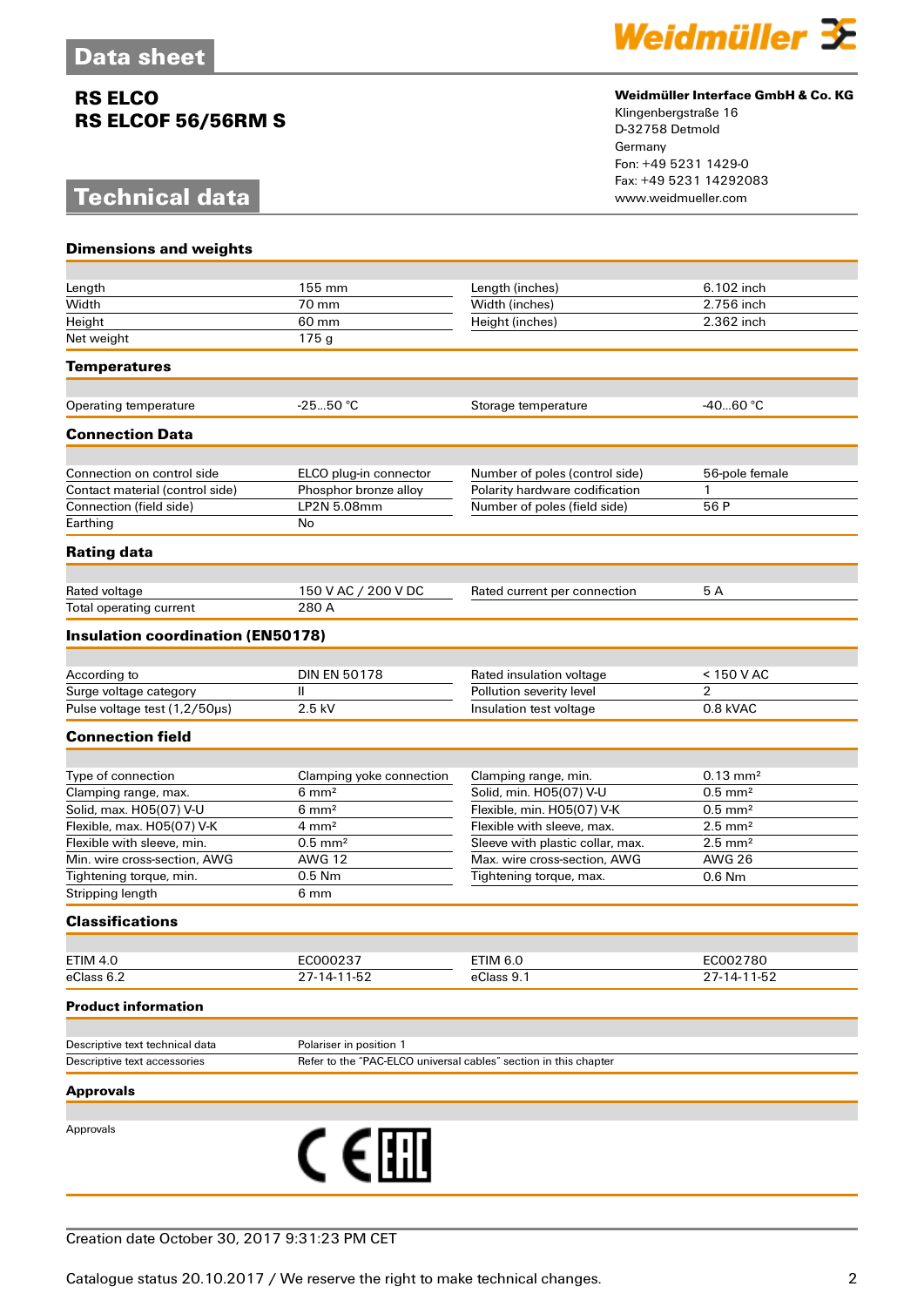# **Technical data**

### **Downloads**

User Documentation [Table of connections](http://download.weidmueller.com/asset/download/file//35475)



### **Weidmüller Interface GmbH & Co. KG**

Klingenbergstraße 16 D-32758 Detmold Germany Fon: +49 5231 1429-0 Fax: +49 5231 14292083